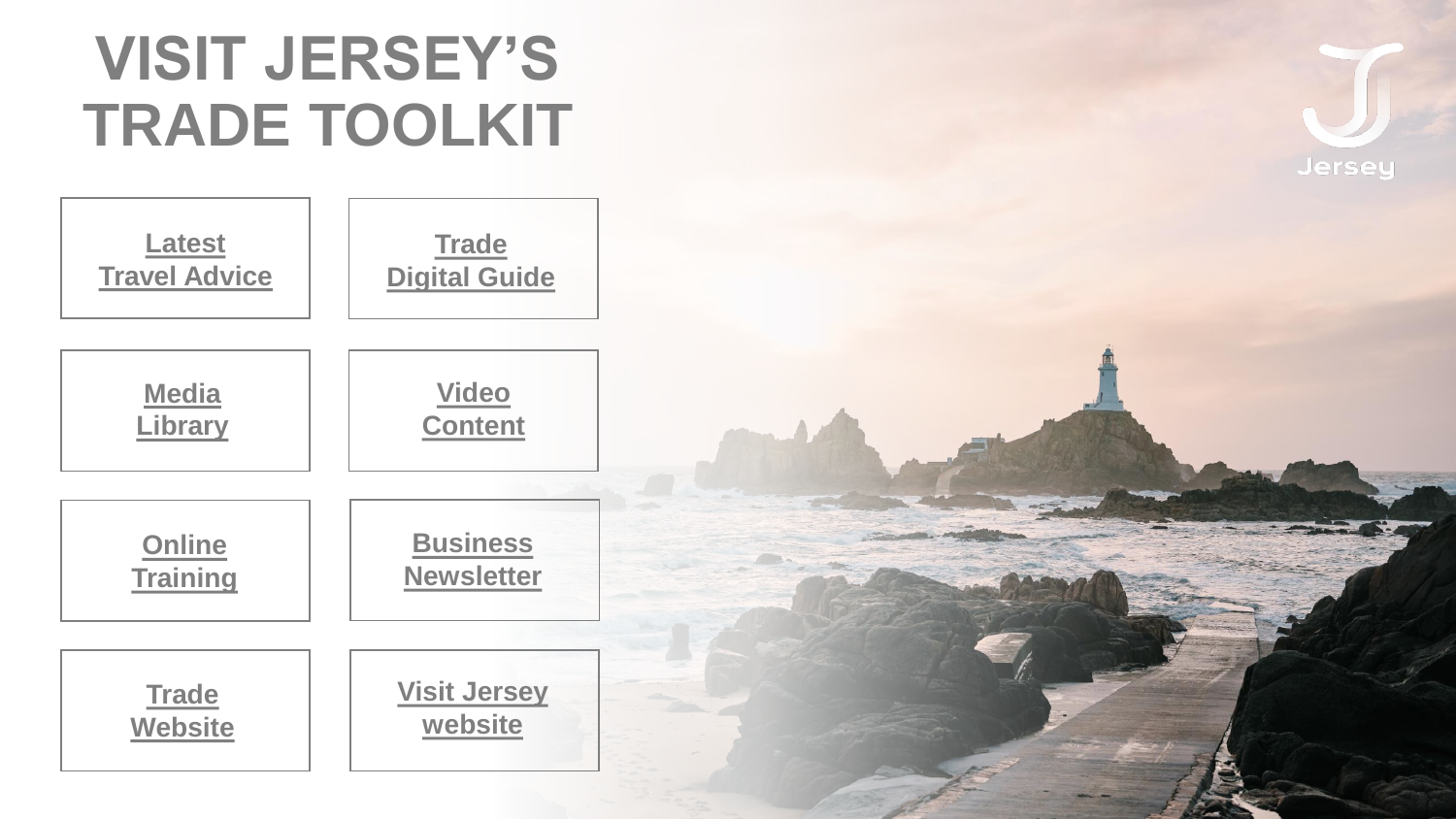### **SOME OF OUR RECENT CAMPAIGNS**

## **Little breather. Big welcome.**

We're ready to welcome you back to our little island and to share our big spirit with you once again. You will find things are a little different here now, quieter and safer. We've put new measures in place that ensure the health and well-being of you, your loved ones, and our local community. So come to Jersey, refresh, revitalise and reconnect with nature. Come up for air again. We're waiting for you.

#### *[View the campaign video here](https://youtu.be/IATf1PeOinI)*

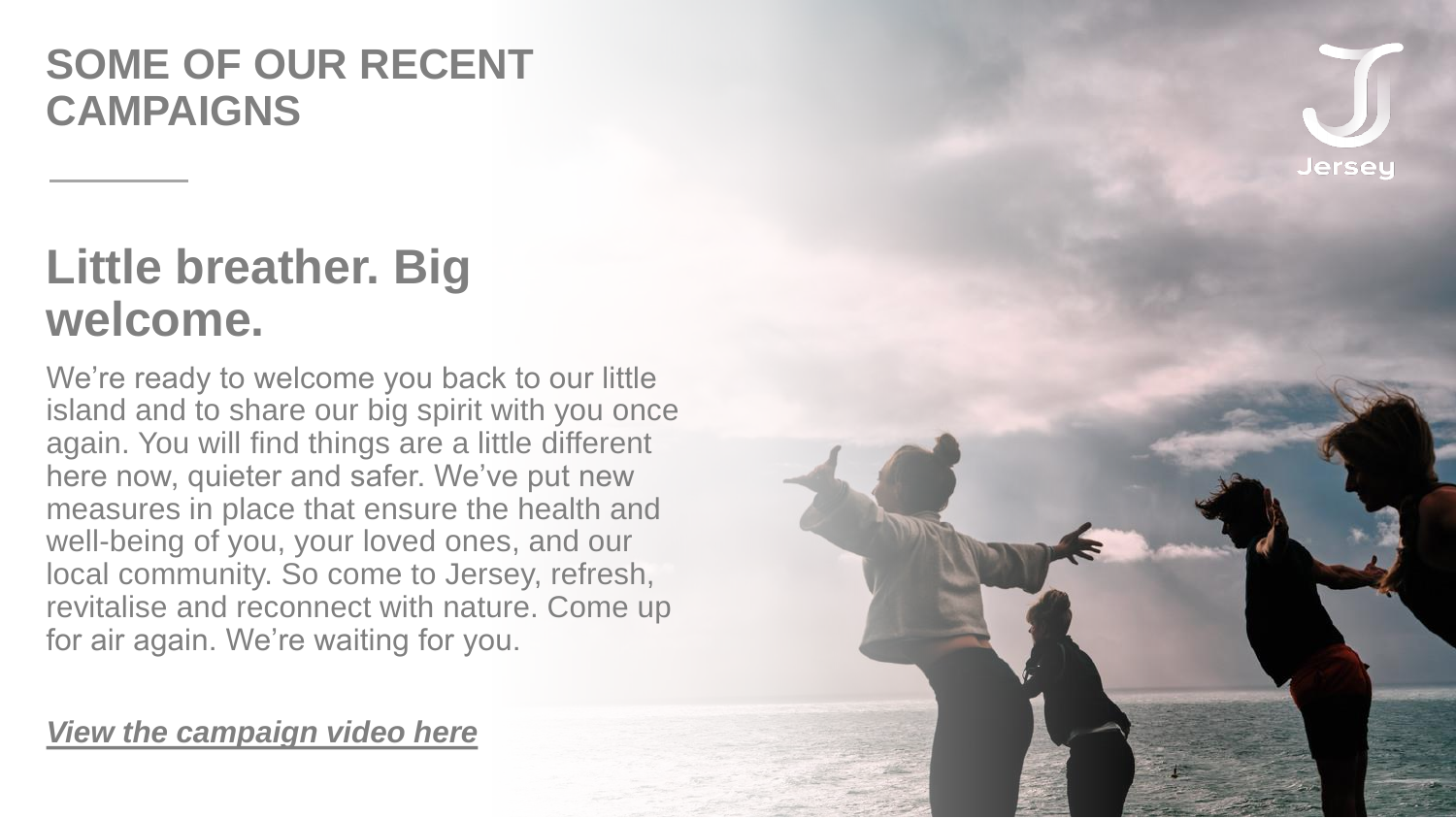## **SOME OF OUR RECENT CAMPAIGNS**



## **Enjoy Jersey from home - #liftourspirits**

In Jersey, we're proud to be known as a little island with a big spirit. Even in the face of uncertainty, we still try to find the positive in everything, for everyone.

We know for some of you it might be a while until we see you on our shores again, so we're bringing Jersey to you, wherever you may be – kitchen, garden, home office or sofa.

*[Jersey from home website](https://www.jersey.com/enjoy-jersey-home) [View our campaign video here](https://www.youtube.com/watch?v=oQXSPqHCO4s)*